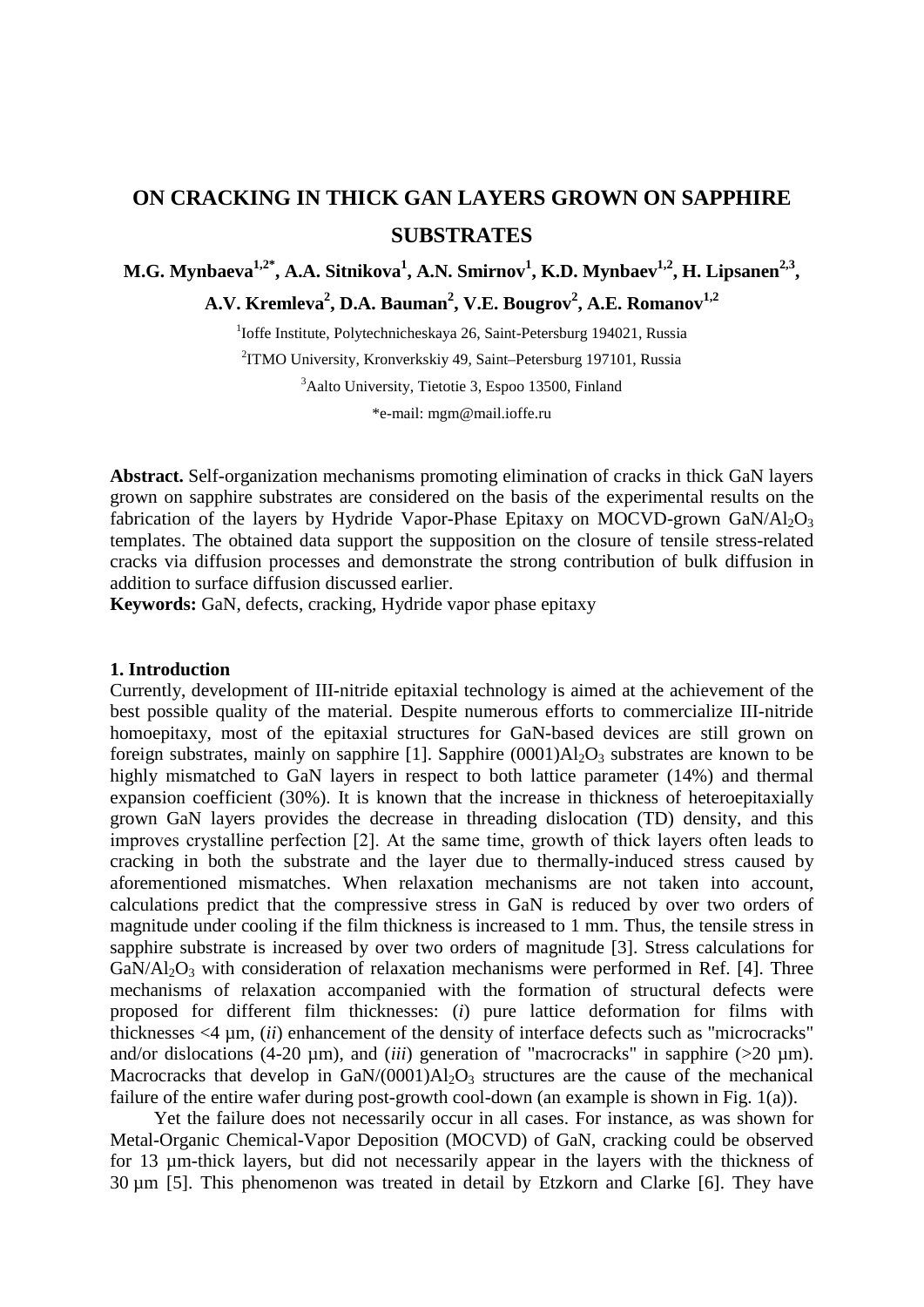shown that in sufficiently thick GaN layers grown on sapphire substrates, a particular net of buried cracks, which do not extend to either bottom or top of the film, is formed. Etzkorn and Clarke argued that this cracking pattern could not be produced under compression. Their general conclusion was that cracking resulted from tensile stress, which was generated during the growth when a certain critical thickness of the film was reached. This supposition was supported by the results of some experimental and theoretical studies (see, e.g., [7-9]). For the explanation of crack elimination phenomenon, Etzkorn and Clarke considered several possible scenarios involving diffusion-type processes or non-diffusion crack retraction [6]. Later, Liu et al. [7], who demonstrated formation and healing of buried cracks in thick GaN layers grown by Hydride Vapor-Phase Epitaxy (HVPE), suggested that the lateral overgrowth was the predominating process. In this paper, we will discuss our experimental results on fabrication of thick GaN layers with HVPE using MOCVD-grown templates. Our results are indicative of the dominance of diffusion (both bulk and surface) mechanism of the crack closure during the growth.

#### **2. Experimental technique**

The initial substrates were  $2'' (0001)$ Al<sub>2</sub>O<sub>3</sub> wafers with 3.2 to 4.6  $\mu$ m-thick GaN layers grown by MOCVD on low-temperature GaN buffer layers. Thick (100-1500 µm) epitaxial layers were grown in a home-made horizontal HVPE reactor at the atmospheric pressure. The growth temperature was  $1050\,^0$ C. Argon with 99.997% purity was used as a carrier gas, while metallic Ga (99.9999%) and gaseous NH<sub>3</sub> (99.999%) were used as Ga and N sources, respectively. Gallium was chlorined with gaseous HCl with 99.999% purity. It appeared that HVPE-grown layers with thicknesses exceeding 400 µm were not necessarily destructed during the cool-down from the growth temperature to the room temperature. An example of the appearance of a 1000  $\mu$ m–thick HVPE layer is shown in Fig. 1(b), where it is seen that the whole structure is undamaged and retains its integrity.



**Fig. 1.** Optical photographs of thick GaN layers grown by HVPE on templates prepared with MOCVD: *a*, a layer with thickness <100 µm, this sample experienced destruction right on the growth pedestal after cooling down to the room temperature; *b*, a layer with thickness of 1000 µm, which retained its integrity. The diameter of both wafers is 50.8 mm

#### **3. Experimental results**

Optical microscopy study was performed with various focus depths from the surface to the bulk of the material (down to approx. 200 µm). The studies revealed the presence of a set of crack nets located at a considerable distance from the HVPE layer/substrate interface. The nets were arranged one above another in the bulk of the layer with crack density decreasing towards the surface. Figures 2 and 3 show the specifics of crack propagation. Figure 2(a) shows an image obtained with the maximum focus depth. The observed area does not contain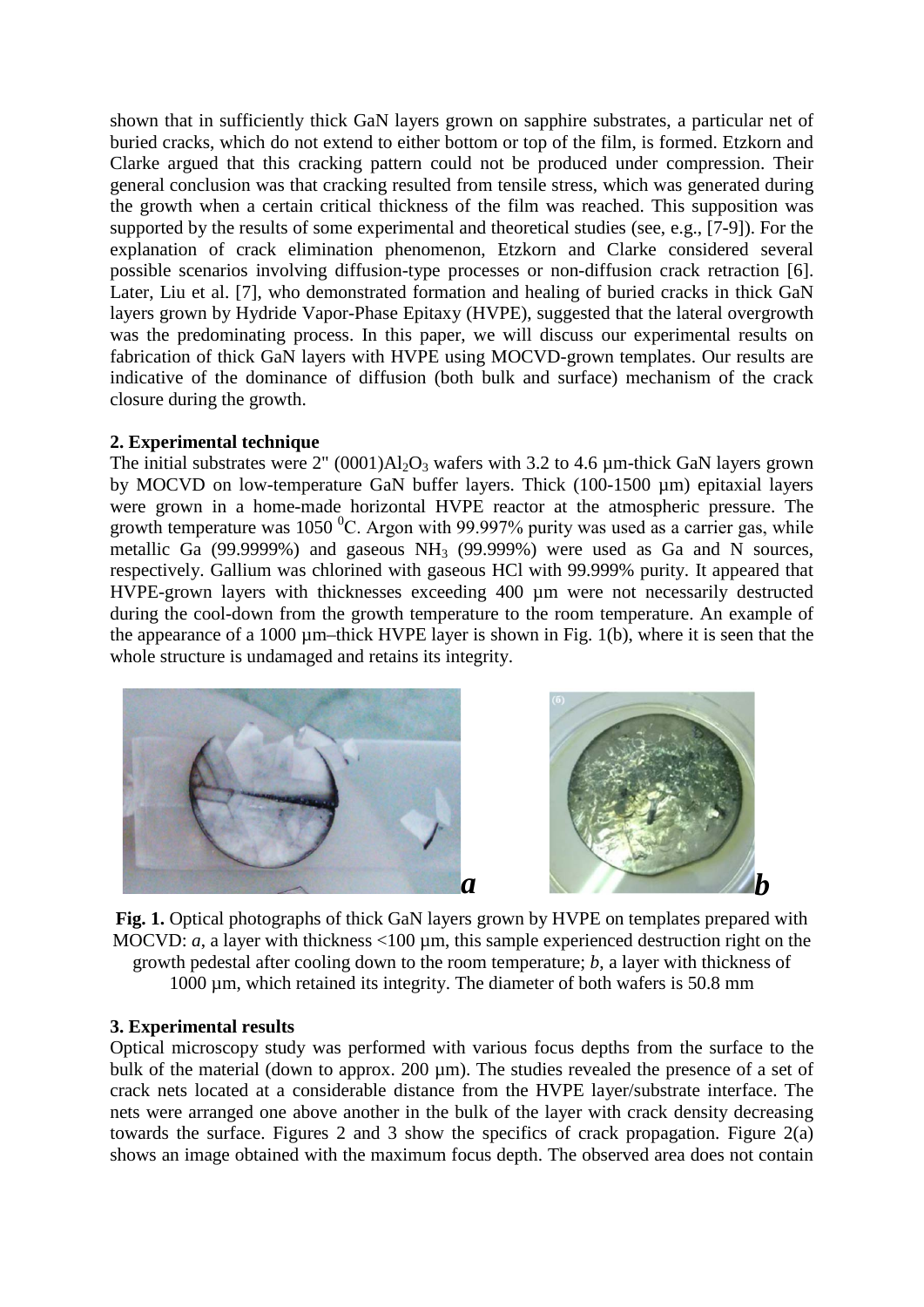any cracks. Figure 2(b) shows the image obtained with the minimum focus depth, which allowed for observing a buried crack (indicated by arrow) that did not intersect the surface.



**Fig. 2.** Optical photographs of a thick HVPE-grown GaN layer taken with various focus depths of the microscope: *a*, maximum focus depth; *b*, minimum focus depth. An arrow in image (*b*) points to a buried crack

Images presented in Fig. 3 show the evolution of the microstructure of buried cracks within the bulk of the material. Moving the focus from the layer/substrate interface along the growth direction, a heavily cracked region was detected. This can be seen in Fig. 3(a), where a net of cracks with irregular shape is seen with weaker contrast (marked with white arrows). Also, cracks with good contrast with lower density are seen above them (marked with a red arrow). Important features of the defect pattern here are spheroid-like voids formed along the crack trajectory as well as spherical micropores located in the immediate vicinity of the cracks (Fig. 3(b,c)). The upper portion of the GaN bulk is shown in Fig. 3(d). This image demonstrates that all the underlying cracks are completely closed and only micropores exist above them (as seen in the lower left side of the image).

Transmission Electron Microscopy (TEM) studies were performed with the use of Philips EM–420 (accelerating voltage 80 kV, resolution 5 Å) and Jeol JEM–2100F (accelerating voltage 200 kV, resolution 2 Å) microscopes. Specimens for TEM studies were prepared using standard procedures of mechanical thinning and subsequent etching with Ar<sup>+</sup> ions with energy 3 to 4 keV. According to TEM data, the crack-free surface layer in the investigated sample had a thickness of 10 to 15  $\mu$ m with TD density as low as  $4 \times 10^{7}$  cm<sup>-2</sup>. TEM results also confirmed the existence of both voids (Fig. 4(a)) and micropores (Fig. 4(b)) in the bulk of the studied layer. The TEM study also showed that the process of evolution of the shape of buried cracks via formation of voids was accompanied by changes in the trajectories of TDs, so dislocations got deviated from their typical path along the direction of the growth. Figure 4(a) shows a TEM image of a cross-section of the layer, where one can see a buried void and a dislocation that changed its direction near the surface of the void. The change of the direction of dislocation propagation can be indicative of the existence of diffusion processes leading to dislocation motion [10].

For accessing the quality of the GaN material, we used Raman and PL techniques. Horiba Jobin-Yvon T64000 Raman spectrometer (France) was used in these studies. Raman signal was excited with YAG:Nd laser (excitation wavelength  $\lambda$ =532 nm). The results of Raman spectroscopy performed in backscattering geometry at 300 K revealed low residual strain value in the studied sample. In Raman spectra (not shown), three allowed lines related to phonons of  $E_2(low)$ ,  $E_2(high)$  and  $A_1(LO)$  symmetry were observed. The Raman shift and full-width at half-maximum (FWHM) of the  $E_2$ (high) line equaled 567.5 cm<sup>-1</sup> and 2.1 cm<sup>-1</sup>,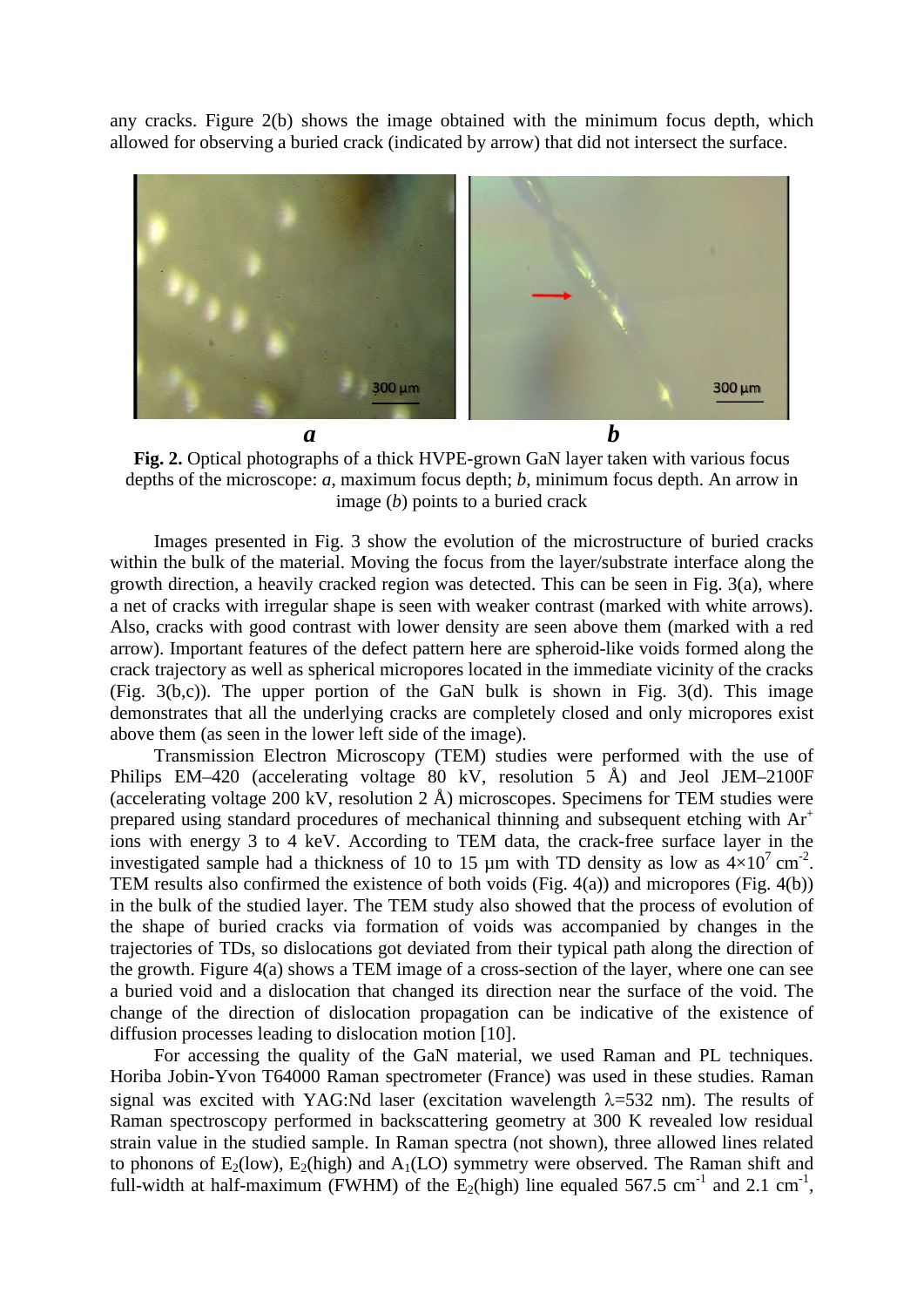respectively, and these values were close to those typical of non-deformed GaN  $(567.8 \text{ cm}^{-1})$ and 1.9 cm<sup>-1</sup>, respectively [11,12]). According to the Raman shift of  $A_1(LO)$  phonon line (733.7 cm<sup>-1</sup>), free electron concentration in the sample equaled (5-6) $\times 10^{16}$  cm<sup>-3</sup>.

Low-temperature  $(T=10 \text{ K})$  PL spectrum of the layer (not shown) was dominated by excitonic lines (bound exciton, BE, peaks) and their LO phonon replicas. The high quality of the material was confirmed by the absence of strong "yellow" PL line (with peak at  $\sim$ 2.2 eV), which can be often observed in GaN luminescence spectra [13]. This was indicative of low concentration of point defects that are responsible for the appearance of this line. There was no indication of the presence of other 'defect' lines, such as 'green' (with peak at  $\sim$ 2.4 eV) and blue (with peak at  $\sim$ 2.9 eV) lines that are typical of HVPE-grown GaN even with relatively high purity [14] either. High-resolution PL spectrum revealed a number of narrow excitonic bands, which were also indicative of the high quality of the material [15].



**Fig. 3.** Optical microscopy images illustrating reduction of crack density during HVPE of the 650 µm-thick GaN layer: *a*, deeply buried cracks; *b,* spherical micropores located in the vicinity of the cracks; *c*, partly closed crack propagated in the overlying section; *d*, the third (upper) section that does not contain cracks. Red arrows in images (*a*), (*c*), and (*d*) show the same crack, which allows for following its propagation, changes in its shape and its complete closure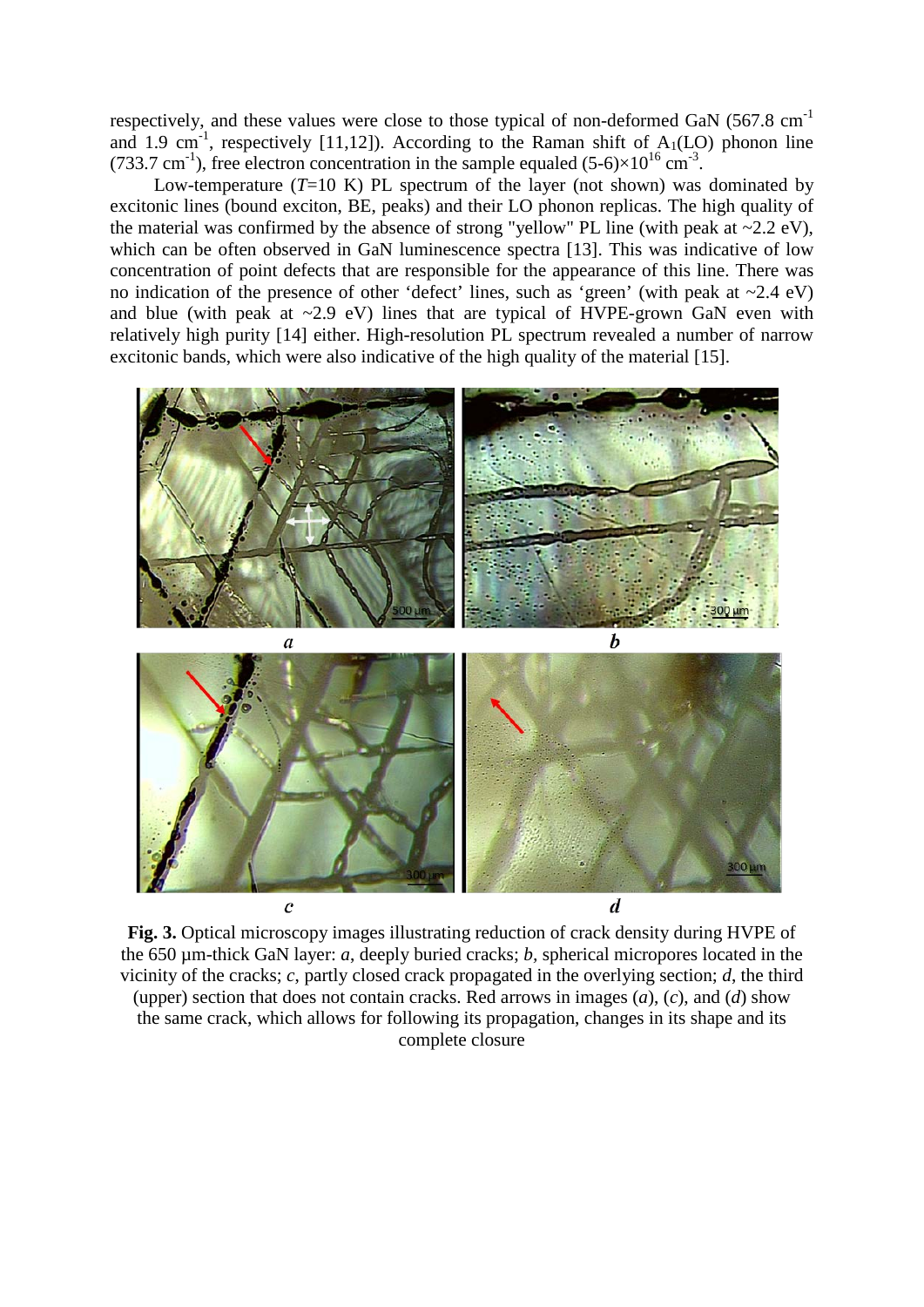On cracking in thick GaN layers grown on sapphire substrates **5** S



**Fig. 4.** TEM image of a cross-section of the thick GaN layer with buried cracks, which illustrates the interaction between an inner void and a threading dislocation (*a*), and a spherical micropore located in the immediate vicinity of the void (*b*)

### **4. Discussion**

We shall start the discussion with the established fact that cracks in thick GaN layers originate from the increase of tensile strain during the growth when material reaches a certain critical thickness and that they remain buried in the bulk of the material [6]. Etzkorn and Clarke offered some possible scenarios of the formation of buried cracks. One of them was a diffusion-type process of crack closure. The driving force for this process obviously was the 'desire' of the system to lower the overall stored energy, which resulted in the decrease of the surface area of cracks [6]. We believe that the dominating role of the diffusion mechanism is now supported by our experimental results. On the basis of our data it can be suggested that the observed formation of multi-layered nets of cracks in the bulk of thick GaN layers proceeds according to the following scenario. After the layer reaches the critical thickness, cracks of the first level are formed. Under high temperatures (those of GaN HVPE growth), surface diffusion occurs at the walls of the cracks while bulk diffusion occurs in their vicinity. This leads to the evolution of the shape of the cracks, which proceeds till their continuity is interrupted as a result of the formation of voids along the crack trajectory. Then the cracks break up into a series of voids via a series of pinch-off events [16,17]. It can be suggested that the formation of micropores in the vicinity of the voids results from the subsequent process of void spheroidisation, which completes crack closure. These processes of the formation of cracks and their diffusion-mediated closure at the first level partly relax the strain that was generated during the growth. Thus, newly formed net of second-level cracks have lower density. These cracks undergo similar changes and additionally serve as internal sinks for micropores that had resulted from the first-level crack closure. As a result of this, the cracks of the lower level become fully closed, and the voids of the next level have larger mean diameter as compared to that of the channels of the lower level. With growth strain gradually relaxing, the density of cracks decreases and they all become closed. The remaining micropores, which now have no internal sinks, are absorbed by the free surface, which serve as an external sink, and thus, disappear. This scenario of buried crack evolution is also supported by TEM observation of the dislocation motion. The change in the direction of dislocation propagation could be considered as an extra proof of the existence of intensive diffusion processes, namely, a mass transfer by two counter-fluxes, where vacancies are moving towards the cracks or voids, which serve as powerful internal sinks for them, while atoms are moving towards the dislocation. The first flux defines the changes in the shape of both the crack and voids, while the second flux leads to non-conservative dislocation motion. As growth of the material proceeds further, the crack/void–containing region gets buried in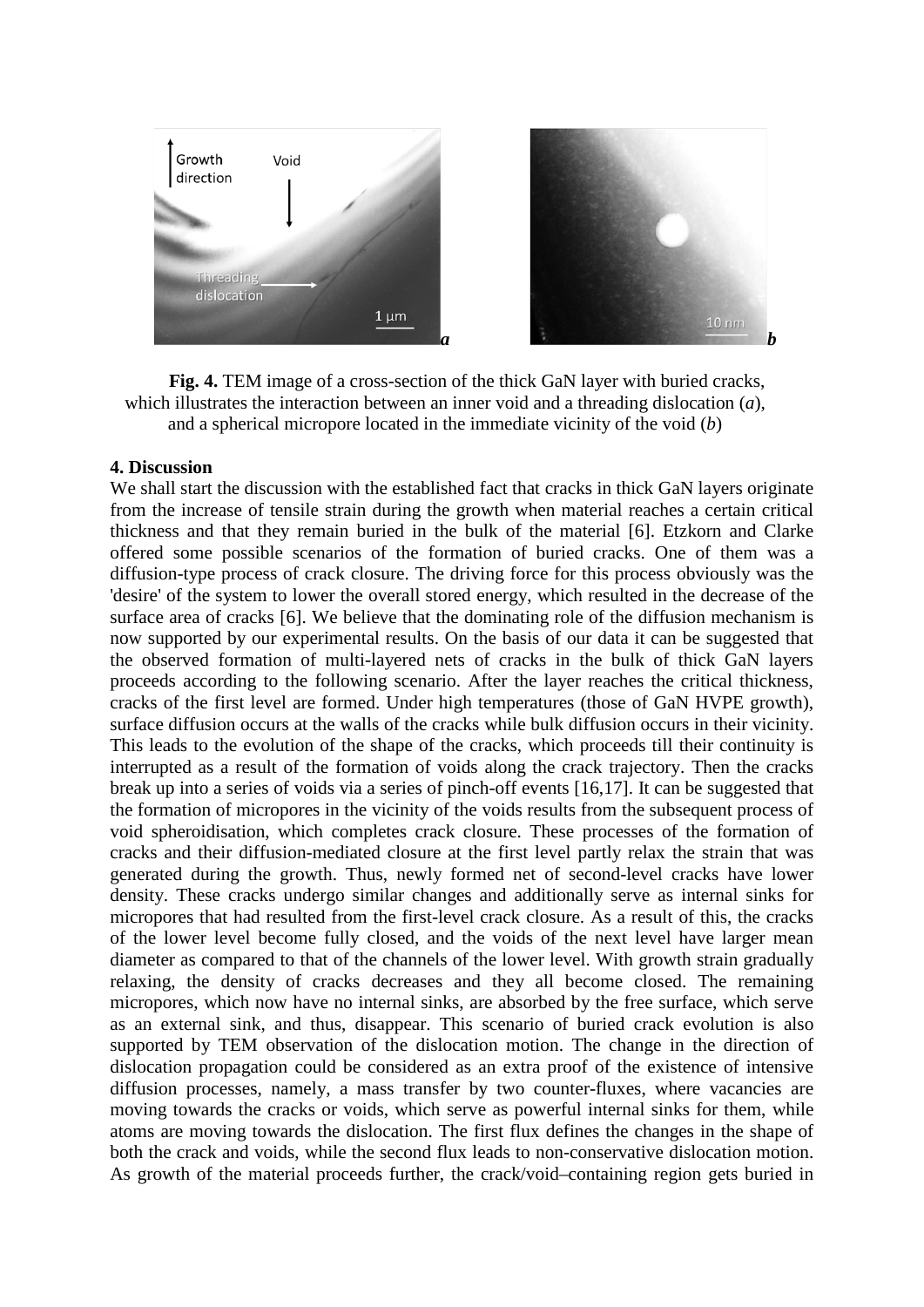the bulk of GaN and strain-free portion of the material with low TD density is formed above it, as was confirmed by the results of Raman, PL, and TEM studies presented above.

## **Conclusion**

In conclusion, the results of the study of crack elimination in thick GaN layers grown by HVPE on  $GaN/Al_2O_3$  templates prepared with MOCVD showed that non-catastrophic (those not leading to sample destruction) cracks that form during long growth runs appeared to be an important structural element, which encouraged additional relaxation processes in the bulk of thick GaN layers grown on foreign substrates. The suggestion by Etzkorn and Clarke [6], who postulated that changes in the shape of initial buried cracks result from surface diffusion, were complemented with our experimental data that were indicative of the existence of simultaneous processes of bulk diffusion. This provides extra arguments in favor of diffusion mechanisms of crack closure. The diffusion processes obviously reduce free energy and help strain relaxation in the growing thick GaN layers.

*Acknowledgment. Authors acknowledge support from the Ministry of Science and Higher Education of the Russian Federation, goszadanie No. 3.1421.2017/4.6.*

## **References**

[1] Li G, Wang W, Yang W, Lin Y, Wang H, Lin Z, Zhou S. GaN-based light-emitting diodes on various substrates: a critical review. *Reports on Progress in Physics.* 2016;79(5): 056501.

[2] Mathis SK, Romanov AE, Chen LF, Beltz GE, Pompe W, Speck JS. Modeling of threading dislocation reduction in growing GaN layers. *Journal of Crystal Growth.* 2001;231: 371-390.

[3] Williams AD, Moustakas TD. Formation of large-area freestanding gallium nitride substrates by natural stress-induced separation of GaN and sapphire. *Journal of Crystal Growth.* 2007;300: 37-41.

[4] Hiramatsu K, Detchprohm T, Akasaki I. Relaxation Mechanism of Thermal Stresses in the Heterostructure of GaN Grown on Sapphire by Vapor Phase Epitaxy. *Japanese Journal of Applied Physics 1.* 1993;32(4): 1528-1533.

[5] Itoh N, Rhee JC, Kawabata T, Koike S. Study of cracking mechanism in  $GaN/a-Al<sub>2</sub>O<sub>3</sub>$ structure. *Journal of Applied Physics.* 1985;58(5): 1828-1837.

[6] Etzkorn EV, Clarke DR. Cracking of GaN films. *Journal of Applied Physics.* 2001;89(2): 1025-1034.

[7] Liu J, Liu X, Li C, Wei H, Guo Y, Jiao C, Li Z, Xu X, Song H, Yang S, Zhu Q, Wang Z, Yang A, Yang T, Wang H. Investigation of cracks in GaN films grown by combined hydride and metal organic vapor-phase epitaxial method. *Nanoscale Research Letters.* 2011;6(1): 69.

[8] Romanov AE, Beltz GE, Speck JS. Crack formation in surface layers with strain gradients. *International Journal of Material Research.* 2007;98(8): 723-728.

[9] Soman R, Mohan N, Chandrasekar H, Bhat N, Raghavan S. Dislocation bending and stress evolution in Mg-doped GaN films on Si substrates. *Journal of Applied Physics.*  2018;124(24): 245104.

[10] Geguzin IaE. *The Diffusion Zone*. Moscow: Nauka; 1979. (In Russian)

[11] Röder C, Lipski F, Habel F, Leibiger G, Abendroth M, Himcinschi C, Kortus J. Raman spectroscopic characterization of epitaxially grown GaN on sapphire. *Journal of Physics D: Applied Physics.* 2013;46(28): 285302.

[12] Davydov VY, Averkiev NS, Goncharuk IN, Nelson DK, Nikitina IP, Polkovnikov AS, Smirnov AN, Jacobson MA, Semchinova OK. Raman and photoluminescence studies of biaxial strain in GaN epitaxial layers grown on 6H–SiC. *Journal of Applied Physics.*  1997;82(10): 5097-5102.